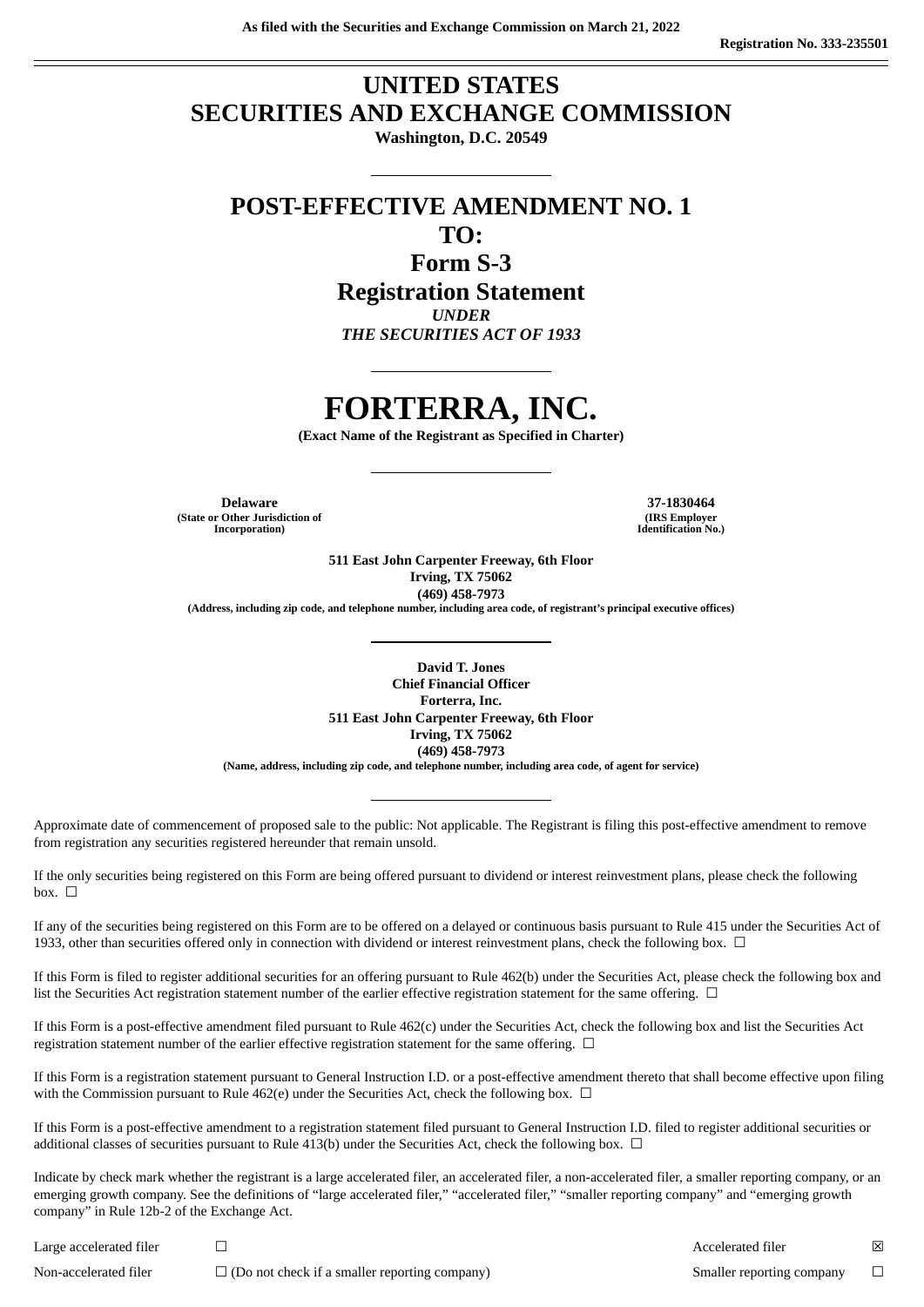## Emerging growth company  $\hfill \Box$

If an emerging growth company, indicate by check mark if the registrant has elected not to use the extended transition period for complying with any new or revised financial accounting standards provided pursuant to Section 7(a)(2)(B) of the Securities Act.  $\Box$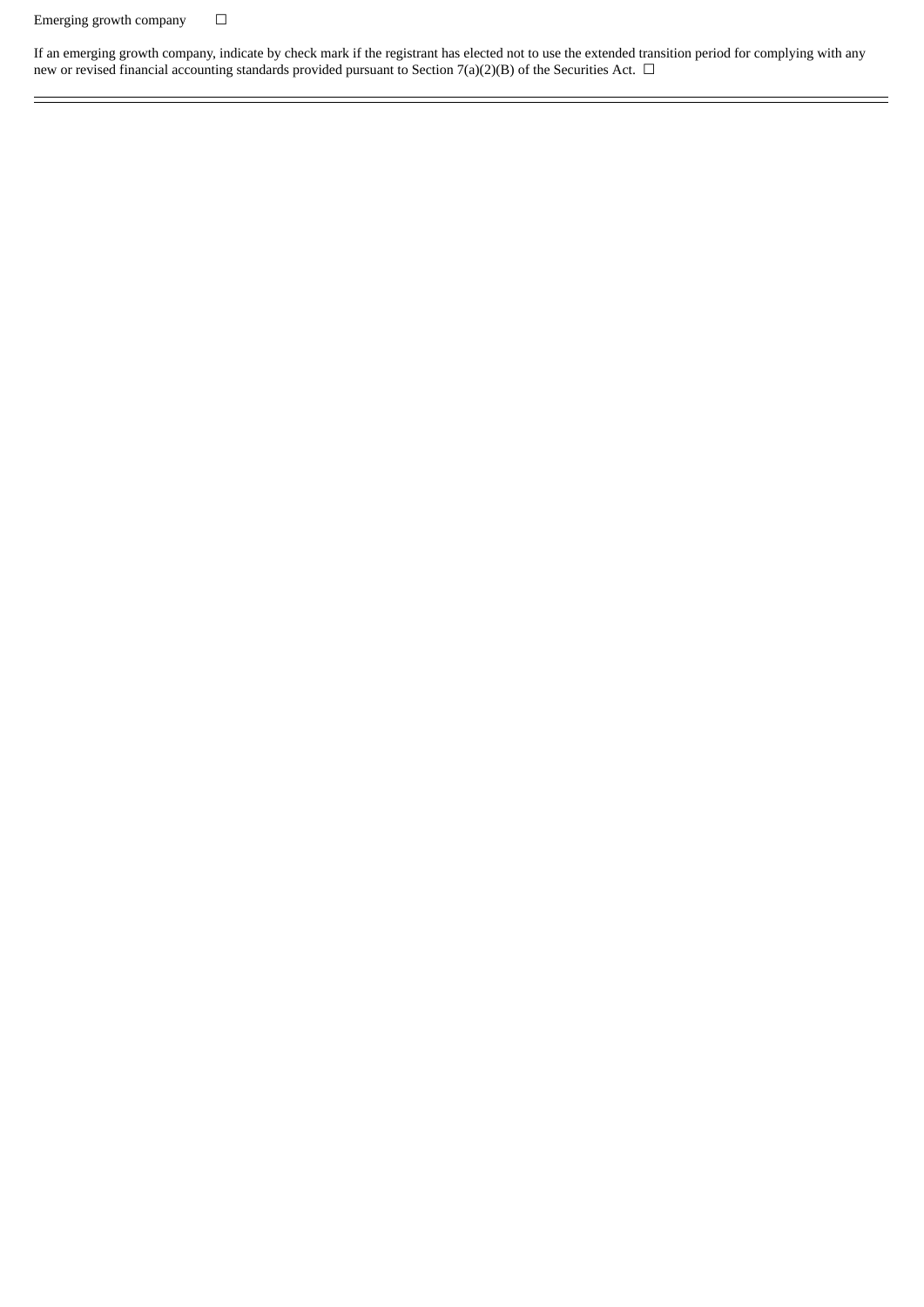#### **TERMINATION OF REGISTRATION STATEMENT AND DEREGISTRATION OF UNSOLD COMMON STOCK**

Forterra, Inc., a Delaware corporation (the "Registrant"), is filing with the U.S. Securities and Exchange Commission (the "Commission") this posteffective amendment (the "Post-Effective Amendment") to deregister all shares of common stock, par value \$0.001 per share, of the Registrant (the "Shares"), previously registered under the following Registration Statement on Form S-3 (the "Registration Statement"), together with any other securities registered thereunder:

• Registration No. 333-235501, filed with the Commission on December 13, 2019, registering 45,107,250 Shares, which was declared effective on December 27, 2019.

Pursuant to the Agreement and Plan of Merger, dated as of February 19, 2021, by and among the Registrant, Quikrete Holdings, Inc., a Delaware corporation ("Parent"), and Jordan Merger Sub, Inc., a Delaware corporation and a wholly owned subsidiary of Parent ("Merger Sub"), Merger Sub merged with and into the Registrant (the "Merger"), with the Registrant continuing as the surviving corporation in the Merger and a wholly owned subsidiary of Parent.

As a result of the Merger, the Registrant has terminated all offerings of its securities pursuant to the Registration Statement and, in accordance with undertaking made by the Registrant in the Registration Statement to remove from registration by means of a post-effective amendment any of the securities being registered which remain unsold at the termination of the offering, hereby removes and withdraws from registration all securities registered pursuant to the Registration Statement that remain unsold as of the date hereof. The Registration Statement is hereby amended, as appropriate, to reflect the deregistration of such securities.